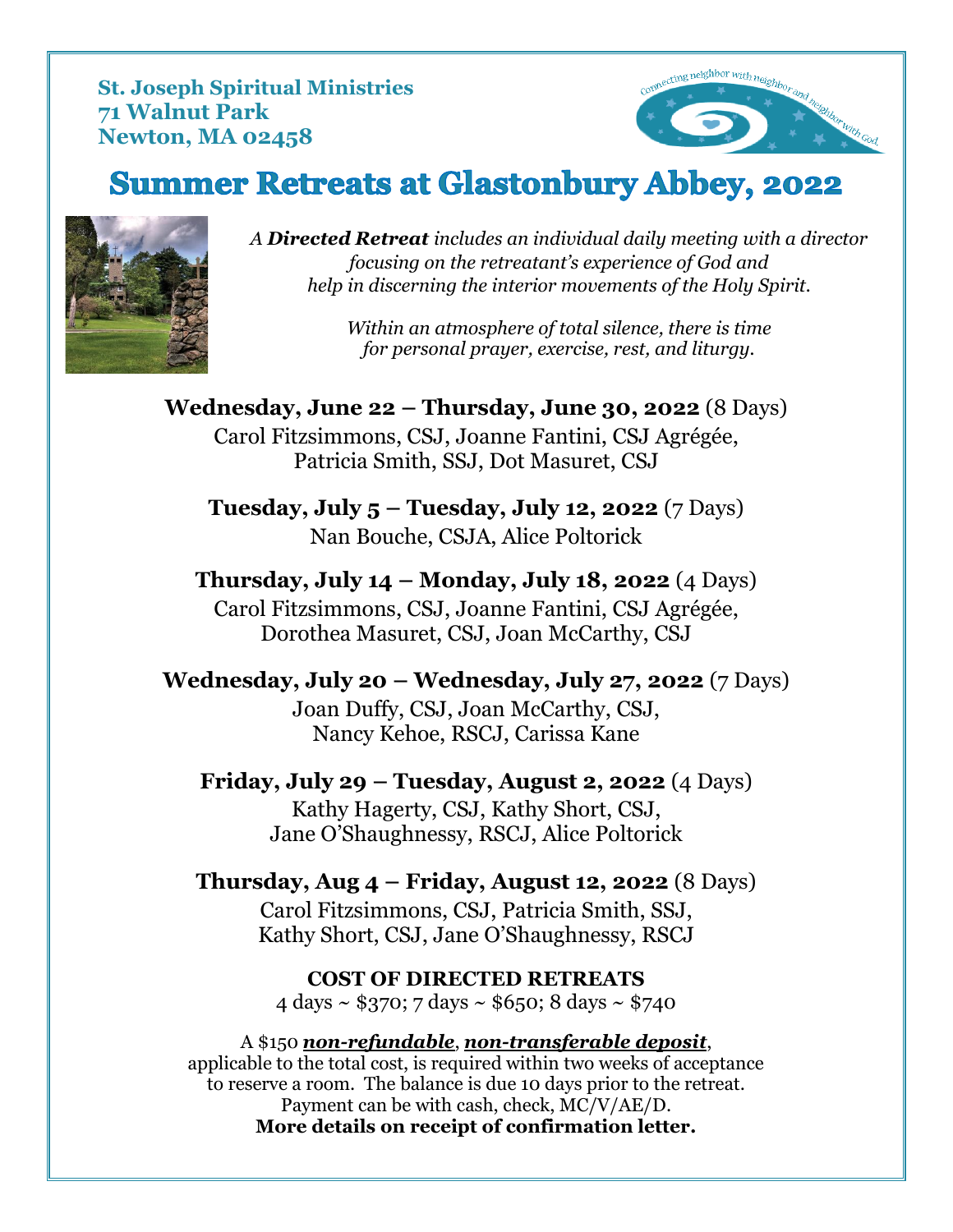

**Glastonbury Abbey** provides an ideal place for a retreat. Situated on 60 acres with woods and spacious lawns, the abbey has many benches, a fountain, a labyrinth, Stations of the Cross and an herb garden. The abbey is 25 miles south of Boston and Logan Airport. It is 0.8 mile from the Cohasset Station and trains from Boston's South Station.

**Stonecrest, freshly renovated,** accommodates 18 people on three floors. It also has a dining room, a library and a back patio. Stonecrest is air-conditioned and features wireless internet access and ample parking. Bedrooms on the first and third floors have individual bathrooms; second floor rooms have private bathrooms.



*The Sisters of St. Joseph are very grateful to the monks at Glastonbury Abbey for their warm welcome and eagerness to collaborate in the summer directed retreats.*

### **ARRIVAL & DEPARTURE for Directed Retreats**

Arrival is between 3:00 P.M. and 6:00 P.M. Dinner is served at 6:30 P.M.

Departure is at approximately 11:30 A.M. and liturgy at 12 noon is optional. No lunch on the last day.

### **SPECIAL FEATURES**

The **Eucharist** is celebrated each day and it is open to the public. The monks also pray the **Liturgy of the Hours** chanting psalms, reading scriptures, offering intercessory prayers four or five times each day. (Optional for retreatants.)





**Nantasket Beach** is 2.2 miles away with its pure, soft-sand beach, the clean Atlantic Ocean, a long Boardwalk for strolling, sitting and viewing both sunrises and sunsets.

**Contact us at St. Joseph Spiritual Ministries** 71 Walnut Park, Newton, Massachusetts, 02458

**781-227-4730 [spiritual.ministries@csjboston.org.](mailto:spiritual.ministries@csjboston.org)**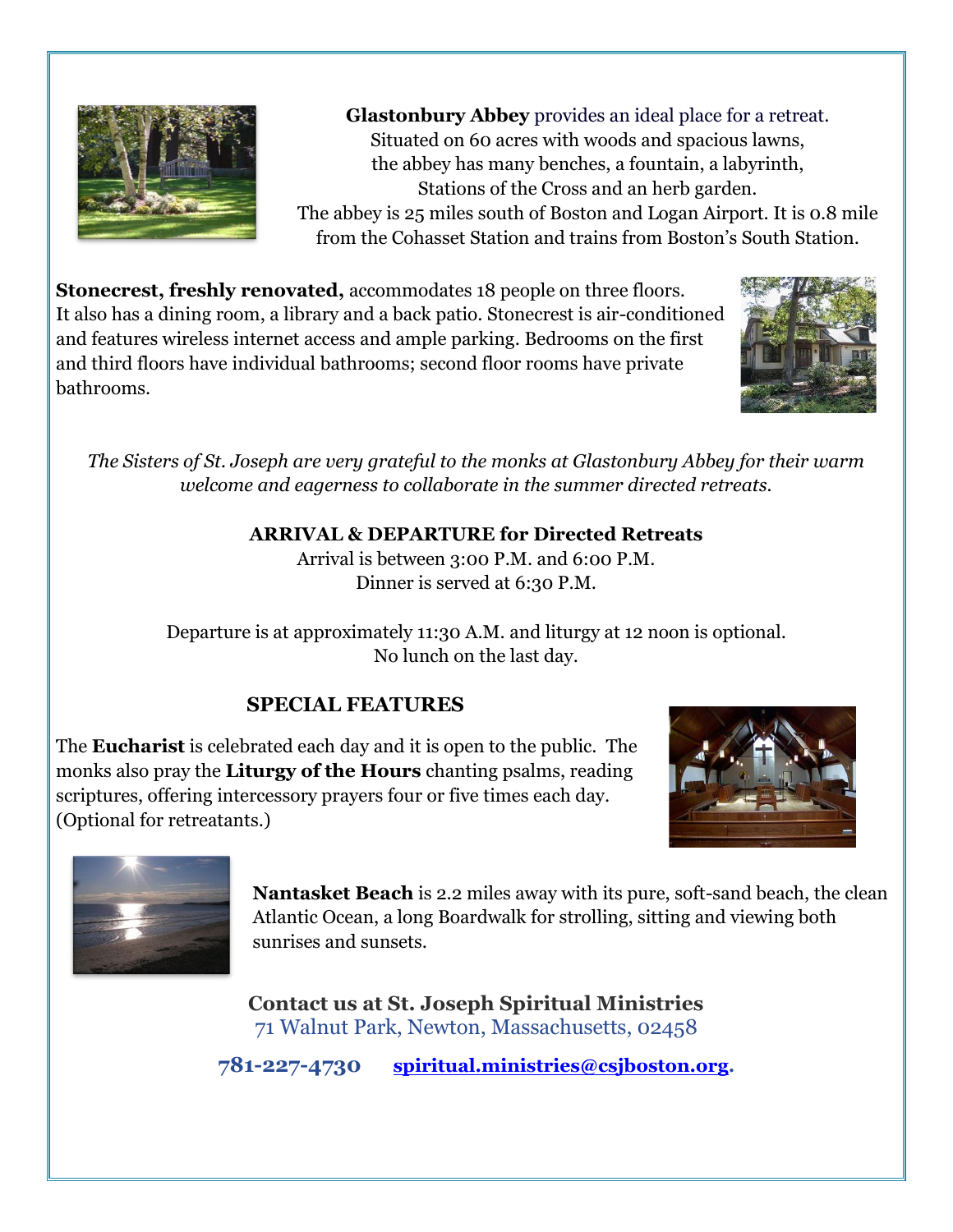## **OUR DIRECTORS**

#### **Nan Bouché, CSJA**



Nan Bouché, CSJA, is a wife, mother and grandmother of four precious young granddaughters. She is an associate with the Sisters of St. Joseph of Boston and a retired hospital chaplain. Nan holds a Master's Degree in Theology from Boston College

with a concentration in Pastoral Care and Counseling. Having completed two internships in spiritual direction, Nan has been engaged in the practice of spiritual direction for a number of years on Cape Cod where she lives. Nan also directs retreats in various retreat houses. As a trained supervisor, she is engaged in the ministry of supervision of spiritual directors.

#### **Joan Duffy, CSJ**



Over the last ten years, Joan Duffy, CSJ, has been a facilitator for Directed Retreats at St. Joseph Retreat Center in Cohasset, Miramar Retreat Center in Duxbury and recently at Eastern Point Retreat Center in Gloucester. As an experienced group facilitator, her focus has been on

discernment of heart as a way of being attentive to God's presence in our lives as each day unfolds. With varied experiences in spiritual companionship, Sister Joan is involved in the ministry of Spiritual Direction at the Motherhouse of the Sisters of St. Joseph in Brighton. Additionally, her ministry involves spiritual companioning of retired sisters and leading prayer services.

#### **Joanne Fantini, CSJ Agrégée**



Joanne currently serves as Director for Saint Joseph Spiritual Ministries. She served at Eastern Point Retreat House for 4 years as Director and 1½ years as a member of the retreat team staff. Joanne received a Master's Degree in Pastoral

Ministry with a concentration in Spirituality from Boston College including a year-long practicum at CRD and the Jesuit Collaborative. Joanne has been providing spiritual direction and retreats since 2007 in the Ignatian tradition. She is the mother of 4 adult children and grandmother of one. Joanne recently made her vow as an Agrégée with the Sisters of St. Joseph of Boston.

#### **Carol Fitzsimmons, CSJ**



Carol Fitzsimmons, CSJ has more than 30 years experience as a Spiritual Director and Retreat Director. She has a Masters degree in Counseling, a Certificate of Study from the Jesuit School of Theology, Berkeley, CA,

and holds a Certificate in Spiritual Direction from the Center for Religious Development, Cambridge, Massachusetts. Following 10 years as Team member and teacher in the Sabbatical Program at St. Stephen Priory and Spiritual Life Center, Sister Carol served at St Joseph Retreat Center in Cohasset, Massachusetts. She continues offering Spiritual Direction and Retreats.

#### **Kathleen Hagerty, CSJ**



Kathleen Hagerty, CSJ is a Sister of St. Joseph of Boston. She holds a M.A. in Religious Education from Emmanuel College and a M.A. in Christian Spirituality from Creighton University, Omaha, Nebraska. She is also a NACC Certified

Chaplain. Kathleen is a certified Mid-Life Directions Consultant, an international group who conduct aging programs for mid-life and older adults throughout the U.S. and abroad. Kathleen has been an educator and administrator. She recently served as an Interfaith Chaplain for the State of Massachusetts in an inpatient locked clinical setting for fourteen years. Currently, Kathleen conducts workshops on aging and spirituality and does Spiritual Direction and conducts retreats in the New England area.

#### **Carissa Kane**



Carissa Kane is a spiritual director, retreat director, and spirituality writer at *www.hopethatfloats.com*. Her experience spans over 20 years and includes working with people of all ages in varying settings from individual spiritual direction and

retreat work to faith formation, marriage preparation, prayer groups, and visiting those who are sick and the homebound. In addition, she is married with children and works in the business world, experiences that she feels bring a broad perspective to ministry. Carissa is passionate about companioning others on their journey to deepen and grow in relationship with God, and enjoys meeting with people from all walks of life and across different backgrounds and faith traditions.

#### **Nancy Kehoe, RSCJ**



Nancy C. Kehoe, RSCJ, PhD., is a member of the Religious of the Sacred Heart. She is an Assistant Clinical Professor of Psychology in the Department of Psychiatry at Harvard Medical School, part time. Her area of expertise is religion and spirituality

in the clinical context. For thirty-five years, using a model she created, Dr. Kehoe has led groups on spiritual beliefs and values for adults with psychiatric disabilities. For